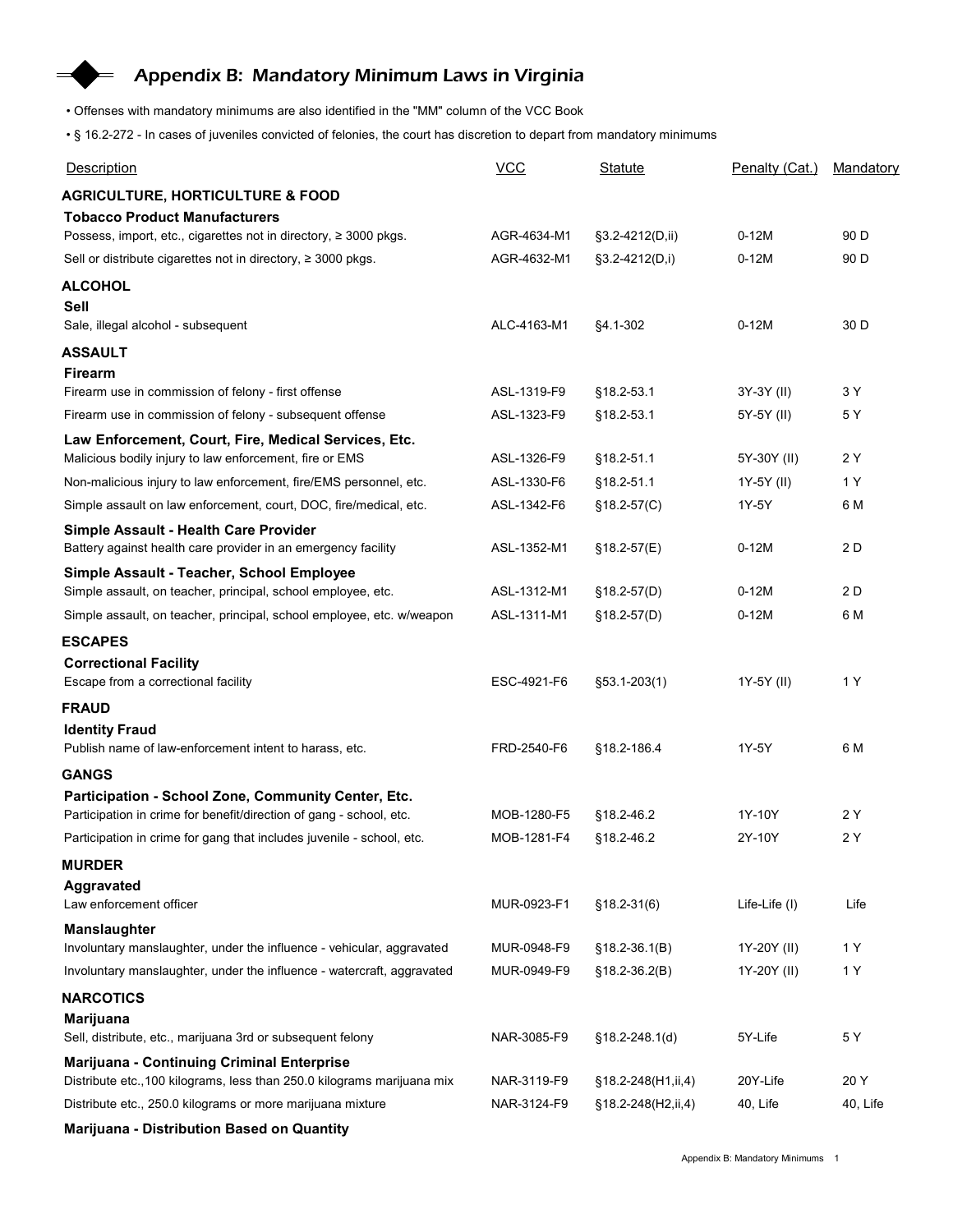| Description                                                                                                             | $VCC$       | Statute                  | Penalty (Cat.) | Mandatory |
|-------------------------------------------------------------------------------------------------------------------------|-------------|--------------------------|----------------|-----------|
| <b>NARCOTICS</b>                                                                                                        |             |                          |                |           |
| Marijuana - Distribution Based on Quantity                                                                              |             |                          |                |           |
| Marijuana mixture, etc., distribute, etc., 100 kilograms or more                                                        | NAR-3114-F9 | $$18.2 - 248(H, 4)$      | 20Y-Life       | 20 Y*     |
| * If court finds exception, mandatory minimum does not apply                                                            |             | $$18.2 - 248(H, 4)$      |                | $\star$   |
| Marijuana - Transport                                                                                                   |             |                          |                |           |
| Transport into Commonwealth - 5 lbs. or more marij.                                                                     | NAR-3067-F9 | §18.2-248.01             | 5Y-40Y         | 3 Y       |
| Transport into Commonwealth - 5 lbs. or more marij. - 2nd or subsq.                                                     | NAR-3086-F9 | §18.2-248.01             | 5Y-40Y         | 10Y       |
| <b>Minors - Assist In Distribution</b><br>Sell <1 oz. of marijuana, minor assists in distribution                       | NAR-3126-F9 | §18.2-255(A,ii)          | 10Y-50Y        | 2 Y       |
| Sell 1 oz. or more of marijuana, minor assists in distribution                                                          | NAR-3127-F9 | $§18.2-255(A, ii)$       | 10Y-50Y        | 5 Y       |
| Sell Sch. I/II drug, minor assists in distribution                                                                      | NAR-3128-F9 | §18.2-255(A,ii)          | 10Y-50Y        | 5 Y       |
| Minors - Marijuana                                                                                                      |             |                          |                |           |
| Sell <1 oz. of marijuana to minor                                                                                       | NAR-3063-F9 | $$18.2-255(A,i)$         | 10Y-50Y        | 2 Y       |
| Sell 1 oz. or more of marijuana to minor                                                                                | NAR-3098-F9 | $§18.2-255(A,i)$         | 10Y-50Y        | 5Y        |
| Minors - Schedule I/II                                                                                                  |             |                          |                |           |
| Sell Sch. I/II drug to minor                                                                                            | NAR-3097-F9 | §18.2-255(A,i)           | 10Y-50Y        | 5Y        |
| <b>Money - Continuing Criminal Enterprise</b>                                                                           |             |                          |                |           |
| Gross \$100,000 to < \$250,000 within 12 month period                                                                   | NAR-3090-F9 | §18.2-248(H1,i)          | 20Y-Life       | 20 Y      |
| Gross \$250,000 or more within 12 month period                                                                          | NAR-3092-F9 | §18.2-248(H2,i)          | 40, Life       | 40, Life  |
| Schedule I or Il Drugs - Continuing Criminal Enterprise                                                                 |             |                          |                |           |
| Cocaine base, distribute etc. 2.5 kilograms less than 5.0 kilograms                                                     | NAR-3118-F9 | $§18.2-248(H1, ii, 3)$   | 20Y-Life       | 20 Y      |
| Cocaine base, distribute etc. 5.0 kilograms or more                                                                     | NAR-3123-F9 | §18.2-248(H2,ii,3)       | 40, Life       | 40, Life  |
| Cocaine mixture distribute etc. 5.0 kilograms less than 10.0 kilograms                                                  | NAR-3117-F9 | §18.2-248(H1, ii, 2)     | 20Y-Life       | 20 Y      |
| Cocaine mixture, distribute etc. 10.0 kilograms or more                                                                 | NAR-3122-F9 | §18.2-248(H2,ii,2)       | 40, Life       | 40, Life  |
| Heroin mixture, distribute etc. 1.0 kilograms less than 5.0 kilograms                                                   | NAR-3116-F9 | $§18.2 - 248(H1, ii, 1)$ | 20Y-Life       | 20 Y      |
| Heroin mixture, distribute etc. 5.0 kilograms or more                                                                   | NAR-3121-F9 | §18.2-248(H2,ii,1)       | 40, Life       | 40, Life  |
| Methamphetamine, distribute etc. 100g < 250g / 200g < 1 kg mixture                                                      | NAR-3120-F9 | $§18.2-248(H1, ii, 5)$   | 20Y-Life       | 20 Y      |
| Methamphetamine, distribute etc. 250g or more / 1kg or more mixture                                                     | NAR-3125-F9 | §18.2-248(H2,ii,5)       | 40, Life       | 40, Life  |
| Type Not Clear - Distribute Schd. I/II or marijuana - quantity defined                                                  | NAR-3091-F9 | $$18.2 - 248(H1, ii)$    | 20Y-Life       | 20 Y      |
| Type Not Clear - Distribute Schd. I/II or marijuana - quantity defined                                                  | NAR-3093-F9 | §18.2-248(H2,ii)         | 40, Life       | 40, Life  |
| Schedule I or II Drugs - Distribution, 2nd                                                                              |             |                          |                |           |
| Sell, poss. w/intent, distribute, etc. - second conviction                                                              | NAR-3038-F9 | $$18.2 - 248(C)$         | 5Y-Life        | 3 Y       |
| Schedule I or II Drugs - Distribution, 3rd & Subsequent<br>Sell, poss. w/intent, distribute, etc. - third or subsequent | NAR-3087-F9 | §18.2-248(C)             | 10Y-Life       | 10Y       |
| Schedule I or II Drugs - Distribution, Quantity                                                                         |             |                          |                |           |
| Cocaine base, distribute, etc., 250g or more                                                                            | NAR-3146-F9 | $$18.2 - 248(C, 3)$      | 5Y-Life        | 5 Y*      |
| Cocaine base, distribute, etc., 2.5 kilograms or more                                                                   | NAR-3113-F9 | §18.2-248(H,3)           | 20Y-Life       | 20 Y*     |
| Cocaine mixture, etc., distribute, etc., 500 g or more                                                                  | NAR-3145-F9 | $$18.2 - 248(C, 2)$      | 5Y-Life        | 5 Y*      |
| Cocaine mixture, etc., distribute, etc., 5.0 kilograms or more                                                          | NAR-3112-F9 | §18.2-248(H,2)           | 20Y-Life       | 20 Y*     |
| Heroin, distribute, etc., 100g or more                                                                                  | NAR-3144-F9 | $§18.2-248(C,1)$         | 5Y-Life        | 5 Y*      |
| Heroin mixture, distribute, etc., 1.0 kilograms or more                                                                 | NAR-3111-F9 | §18.2-248(H,1)           | 20Y-Life       | 20 Y*     |
| Methamphetamine, distribute, etc., 10g or more (20g mixture)                                                            | NAR-3147-F9 | $$18.2 - 248(C, 4)$      | 5Y-Life        | 5 Y*      |
| Methamphetamine, distribute, etc., 28g or more                                                                          | NAR-3149-F9 | §18.2-248.03             | 5Y-40Y         | 3 Y       |
| Methamphetamine, distribute, etc., 100g or more (200g mixture)                                                          | NAR-3115-F9 | §18.2-248(H,5)           | 20Y-Life       | 20 Y*     |
| Methamphetamine, distribute, etc., 227g or more                                                                         | NAR-3151-F9 | §18.2-248.03             | 5Y-Life        | 5 Y       |
| * If court finds exception, mandatory minimum does not apply                                                            |             | §18.2-248(C,1 et al.)    |                | *         |
|                                                                                                                         |             |                          |                |           |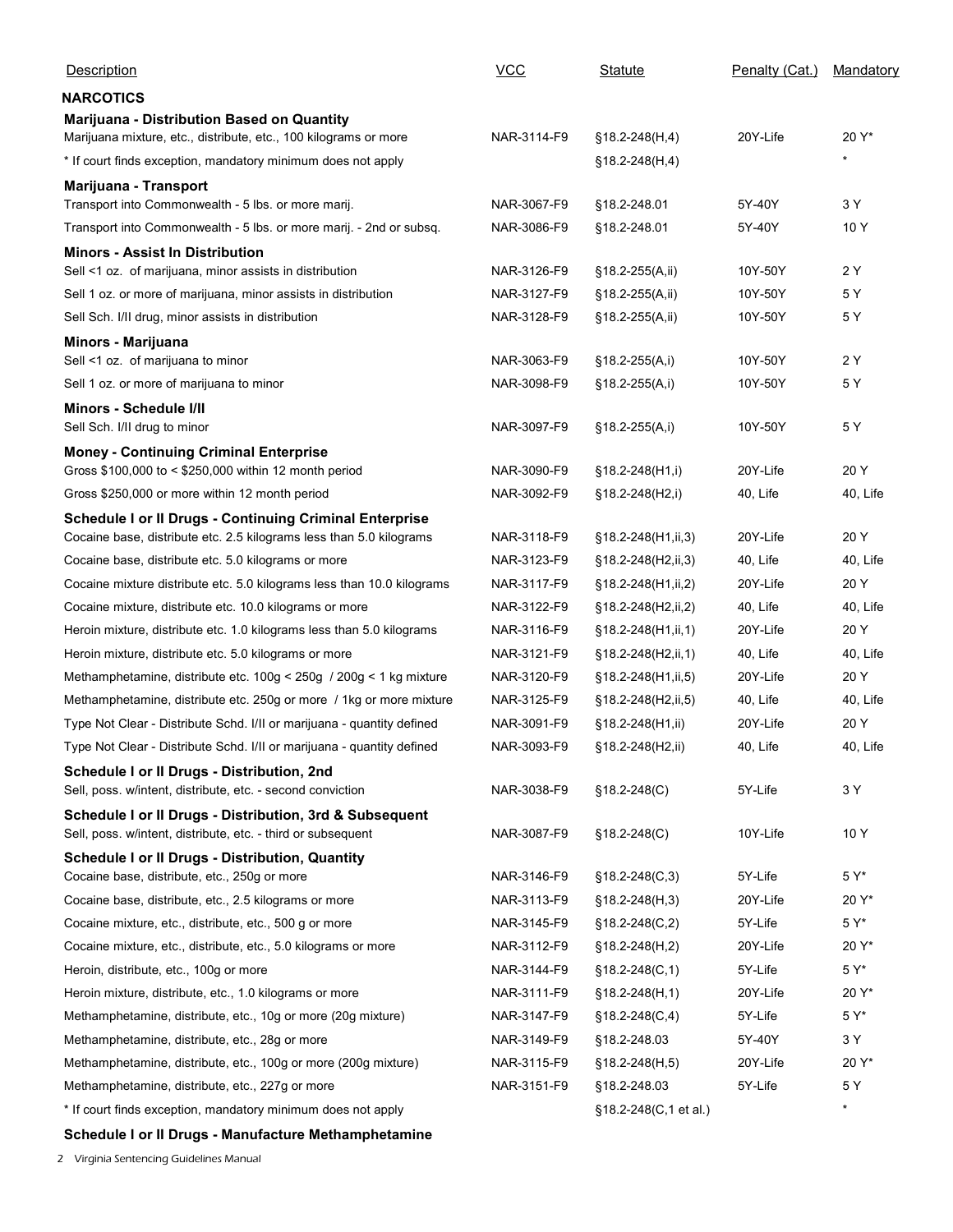| Description                                                                                                                      | <b>VCC</b>                 | Statute                                | Penalty (Cat.)     | Mandatory   |
|----------------------------------------------------------------------------------------------------------------------------------|----------------------------|----------------------------------------|--------------------|-------------|
| <b>NARCOTICS</b>                                                                                                                 |                            |                                        |                    |             |
| Schedule I or II Drugs - Manufacture Methamphetamine<br>Manufacture methamphetamine - 3rd or subsequent conviction               | NAR-3133-F9                | §18.2-248(C1)                          | 10Y-Life           | 3 Y         |
| Schedule I or Il Drugs - Transport                                                                                               |                            |                                        |                    |             |
| Transport into Commonwealth - 1 oz. or more of Cocaine                                                                           | NAR-3065-F9                | §18.2-248.01                           | 5Y-40Y             | 3 Y         |
| Transport into Commonwealth - 1 oz. or more of Cocaine, 2nd/subsq.                                                               | NAR-3088-F9                | §18.2-248.01                           | 5Y-40Y             | 10 Y        |
| Transport into Commonwealth - 1 oz. or more other Sch. I/II                                                                      | NAR-3066-F9                | §18.2-248.01                           | 5Y-40Y             | 3 Y         |
| Transport into Commonwealth - 1 oz. or more other Sch. I/II, 2nd/subsq.                                                          | NAR-3089-F9                | §18.2-248.01                           | 5Y-40Y             | 10Y         |
| School Property, Etc., Possession/Distribution On<br>Distribute, etc., controlled substance on school property - 2nd/Subsq.      | NAR-3099-F6                | §18.2-255.2                            | 1Y-5Y              | 1 Y         |
| <b>Steroids</b>                                                                                                                  |                            |                                        |                    |             |
| Anabolic steroids - sell, distribute, etc.<br><b>Type Not Clear</b><br>Type Not Clear - Distribute Schd. I/II - quantity defined | NAR-3041-F9<br>NAR-3094-F9 | $$18.2 - 248.5(A)$<br>$$18.2 - 248(H)$ | 1Y-10Y<br>20Y-Life | 6 M<br>20 Y |
|                                                                                                                                  |                            |                                        |                    |             |
| <b>OBSCENITY - CHILD PORN</b><br>Possession, Distribution, Reproduction                                                          |                            |                                        |                    |             |
| Reproduce, transmit, sell, etc., child porn, subsequent                                                                          | OBS-3681-F9                | $§18.2-374.1:1(C,i)$                   | 5Y-20Y (II)        | 5 Y         |
| Solicitation of child porn to gain entry to group, subsequent                                                                    | OBS-3678-F9                | §18.2-374.1:1(C,ii)                    | 5Y-20Y (II)        | 5 Y         |
| Production, Publication, Sale, Financing                                                                                         |                            |                                        |                    |             |
| Entice minor to perform in porn, age <15, offender 7+ yrs.                                                                       | OBS-3742-F9                | $§18.2-374.1(B,1)$                     | 5Y-30Y (II)        | 5 Y         |
| Entice minor to perform in porn, age <15, offender 7+ yrs., 2nd/Subsq.                                                           | OBS-3743-F9                | $§18.2-374.1(B,1)$                     | 15Y-40Y (I)        | 15 Y        |
| Entice minor to perform in porn, age 15+, offender 7+ yrs.                                                                       | OBS-3745-F9                | $§18.2-374.1(B,1)$                     | 3Y-30Y (II)        | 3 Y         |
| Entice minor to perform in porn, age 15+, offender 7+ yrs., 2nd/Subsq.                                                           | OBS-3746-F9                | $§18.2-374.1(B,1)$                     | 10Y-30Y (II)       | 10Y         |
| Finance child porn, age < 15, offender 7+ yrs.                                                                                   | OBS-3683-F9                | $§18.2-374.1(B,4)$                     | 5Y-30Y (II)        | 5 Y         |
| Finance child porn, age < 15, offender 7+ yrs., 2nd/Subsq.                                                                       | OBS-3684-F9                | $§18.2-374.1(B,4)$                     | 15Y-40Y (I)        | 15 Y        |
| Finance child porn, age 15+, offender 7+ yrs.                                                                                    | OBS-3686-F9                | $§18.2-374.1(B,4)$                     | 3Y-30Y (II)        | 3 Y         |
| Finance child porn, age 15+, offender 7+ yrs., 2nd/Subsq.                                                                        | OBS-3687-F9                | $§18.2-374.1(B,4)$                     | 10Y-30Y (II)       | 10Y         |
| Produce, make child porn, age <15, offender 7+ yrs.                                                                              | OBS-3748-F9                | $§18.2-374.1(B,2)$                     | 5Y-30Y (II)        | 5 Y         |
| Produce, make child porn, age <15, offender 7+ yrs., 2nd/Subsq.                                                                  | OBS-3749-F9                | $§18.2-374.1(B,2)$                     | 15Y-40Y (I)        | 15 Y        |
| Produce, make child porn, age 15+, offender 7+ yrs.                                                                              | OBS-3751-F9                | $§18.2-374.1(B,2)$                     | 3Y-30Y (II)        | 3 Y         |
| Produce, make child porn, age 15+, offender 7+ yrs., 2nd/Subsq.                                                                  | OBS-3752-F9                | $§18.2-374.1(B,2)$                     | 10Y-30Y (II)       | 10Y         |
| Take part, film child porn, age < 15, offender 7+ yrs.                                                                           | OBS-3754-F9                | $§18.2-374.1(B,3)$                     | 5Y-30Y (II)        | 5 Y         |
| Take part, film child porn, age < 15, offender 7+ yrs., 2nd/Subsq.                                                               | OBS-3755-F9                | $§18.2-374.1(B,3)$                     | 15Y-40Y (I)        | 15 Y        |
| Take part, film child porn, age 15+, offender 7+ yrs.                                                                            | OBS-3757-F9                | $§18.2-374.1(B,3)$                     | 3Y-30Y (II)        | 3 Y         |
| Take part, film child porn, age 15+, offender 7+ yrs., 2nd/Subsq.                                                                | OBS-3760-F9                | $§18.2-374.1(B,3)$                     | 10Y-30Y (II)       | 10 Y        |
| <b>OBSCENITY - CHILD SOLICITATION</b>                                                                                            |                            |                                        |                    |             |
| <b>Communications System</b>                                                                                                     |                            |                                        |                    |             |
| Propose sex act by communications sys. age <15, offender 7+ yr                                                                   | OBS-3702-F9                | $$18.2-374.3(C)$                       | 5Y-30Y (II)        | 5 Y         |
| Propose sex act by communications sys. age <15, offender 7+ yr, 2nd+                                                             | OBS-3703-F9                | $§18.2-374.3(C)$                       | 10Y-40Y (I)        | 10Y         |
| Propose sex act by communications sys. age 15+, offender 7+ yr, 2nd+                                                             | OBS-3691-F9                | $§18.2-374.3(D)$                       | 1Y-20Y (II)        | 1 Y         |
| <b>PROTECTIVE ORDERS</b>                                                                                                         |                            |                                        |                    |             |
| Juvenile & Domestic Court                                                                                                        |                            |                                        |                    |             |
| Violation of protective order (violence) 2nd w/in 5 yrs.                                                                         | PRT-5001-M1                | $$16.1-253.2(A)$                       | $0-12M$            | 60 D        |
| Violation of protective order (violence) 3rd w/in 20 yrs.                                                                        | PRT-5002-F6                | $§16.1-253.2(A)$                       | 1Y-5Y (II)         | 6 M         |
| Other<br>Violation of protective order (violence) 2nd w/in 5 yrs.                                                                | PRT-5066-M1                | $$18.2-60.4(A)$                        | $0-12M$            | 60 D        |
|                                                                                                                                  | PRT-5067-F6                | $$18.2-60.4(A)$                        | 1Y-5Y (II)         | 6 M         |
| Violation of protective order (violence) 3rd w/in 20 yrs.                                                                        |                            |                                        |                    |             |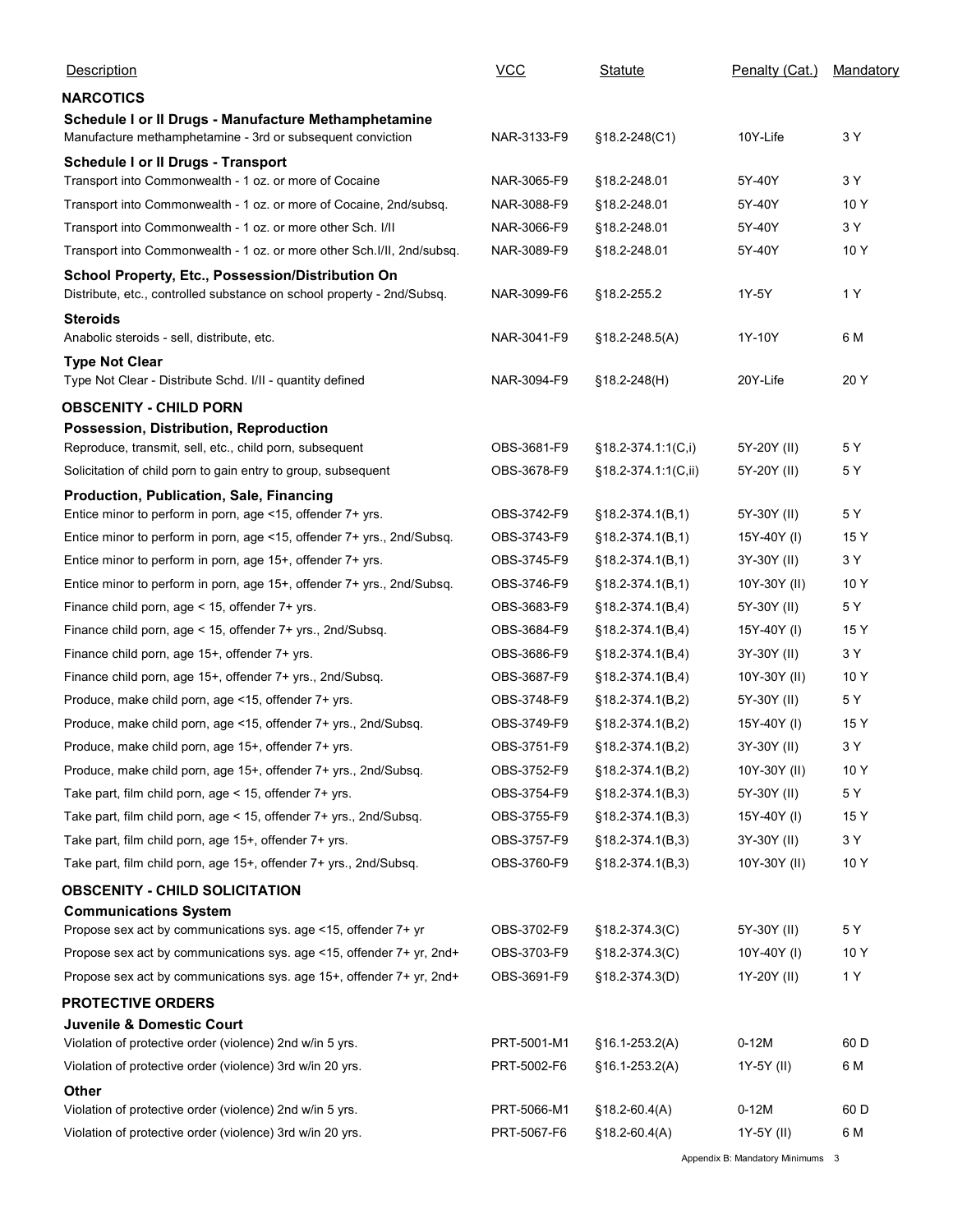| Description                                                                                           | $VCC$       | <b>Statute</b>    | Penalty (Cat.)  | Mandatory |
|-------------------------------------------------------------------------------------------------------|-------------|-------------------|-----------------|-----------|
| <b>SEXUAL ASSAULT</b>                                                                                 |             |                   |                 |           |
| <b>Object Sexual Penetration</b>                                                                      |             |                   |                 |           |
| Victim under age 13 (indicted as an adult)                                                            | RAP-1154-F9 | $§18.2-67.2(A,1)$ | Life-Life (I)   | Life      |
| Victim under age 13, w/kidnapping, burglary, wounding                                                 | RAP-1152-F9 | $$18.2-67.2(A,1)$ | 25Y-Life (I)    | 25 Y      |
| Rape, Forcible<br>Intercourse with victim under age 13 (indicted as an adult)                         | RAP-1131-F9 | $$18.2-61(A,iii)$ | Life-Life (I)   | Life      |
| Intercourse with victim under age 13, w/kidnapping, burglary, wounding                                | RAP-1150-F9 | §18.2-61(A,iii)   | 25Y-Life (I)    | 25 Y      |
| Sodomy, Forcible                                                                                      |             |                   |                 |           |
| Victim under age 13 (indicted as an adult)                                                            | RAP-1153-F9 | §18.2-67.1(A,1)   | Life-Life (I)   | Life      |
| Victim under age 13, w/kidnapping, burglary, wounding                                                 | RAP-1151-F9 | $$18.2-67.1(A,1)$ | $25Y$ -Life (I) | 25 Y      |
| <b>Subsequent Violent Felony</b>                                                                      |             |                   |                 |           |
| Use VCC for offense & change position 8 of VCC to "X"                                                 |             | §18.2-67.5:2      | Max. (II)       | 5-20 Y    |
| Use VCC for offense & change position 8 of VCC to "X"                                                 |             | §18.2-67.5:3      | Max. (I/II)     | 10Y-Life  |
| THIRD CONVICTION FOR VIOLENT FELONY                                                                   |             |                   |                 |           |
| <b>Type</b>                                                                                           |             |                   |                 |           |
| Three Strikes - Use VCC for offense change "F" to "L"                                                 |             | §19.2-297.1       | Life            | Life      |
| <b>TRAFFIC - DRIVING WHILE INTOXICATED</b>                                                            |             |                   |                 |           |
| Motor Vehicle, Etc. - 1st Conviction<br>First conviction, blood alcohol level .15 to .20              | DWI-5443-M1 | §18.2-266         | $0-12M$         | 5 D       |
| First conviction, blood alcohol level > .20                                                           | DWI-5444-M1 | §18.2-266         | $0-12M$         | 10 D      |
| Motor Vehicle, Etc. - 1st Conviction with Child                                                       |             |                   |                 |           |
| First conviction w/child                                                                              | DWI-5451-M1 | §18.2-266         | $0-12M$         | 5 D       |
| First conviction, blood alcohol level .15 to .20 w/child                                              | DWI-5452-M1 | §18.2-266         | $0-12M$         | 10 D      |
| First conviction, blood alcohol level > .20 w/child                                                   | DWI-5453-M1 | §18.2-266         | $0-12M$         | 15 D      |
| First conviction, influence of drugs w/child                                                          | DWI-5463-M1 | §18.2-266         | $0-12M$         | 5 D       |
| Motor Vehicle, Etc. - 1st Conviction with Child (Marijuana)                                           |             |                   |                 |           |
| First conviction, influence of marijuana w/child                                                      | DWI-5621-M1 | §18.2-266         | $0-12M$         | 5 D       |
| Motor Vehicle, Etc. - 2nd Conviction                                                                  |             |                   |                 |           |
| Second conviction within less than 5 years                                                            | DWI-5448-S9 | §18.2-266         | 1M-1Y           | 20 D      |
| Second conviction within less than 5 years .15-.20 blood alcohol level                                | DWI-5474-S9 | §18.2-266         | 1M-1Y           | 30 D      |
| Second conviction within less than 5 years, blood alcohol level > .20                                 | DWI-5475-S9 | §18.2-266         | 1M-1Y           | 40 D      |
| Second conviction within less than 5 years, drugs                                                     | DWI-5464-S9 | §18.2-266         | 1M-1Y           | 20 D      |
| Second conviction within 5 to 10 years                                                                | DWI-5447-S9 | §18.2-266         | 1M-1Y           | 10 D      |
| Second conviction within 5 to 10 years, blood alcohol level .15 to .20                                | DWI-5476-S9 | §18.2-266         | 1M-1Y           | 20 D      |
| Second conviction within 5 to 10 years, blood alcohol level > .20                                     | DWI-5477-S9 | §18.2-266         | 1M-1Y           | 30 D      |
| Second conviction within 5 to 10 years, drugs                                                         | DWI-5465-S9 | §18.2-266         | 1M-1Y           | 10 D      |
| Second conviction within 10 years, blood alcohol level .15 to .20                                     | DWI-5445-S9 | §18.2-266         | 1M-1Y           | 20 D      |
| Second conviction within 10 years, blood alcohol level > .20                                          | DWI-5446-S9 | §18.2-266         | 1M-1Y           | 30 D      |
| Motor Vehicle, Etc. - 2nd Conviction (Marijuana)                                                      |             |                   |                 |           |
| Second conviction within less than 5 years, marijuana                                                 | DWI-5622-S9 | §18.2-266         | 1M-1Y           | 20 D      |
| Second conviction within 5 to 10 years, marijuana                                                     | DWI-5623-S9 | §18.2-266         | 1M-1Y           | 10 D      |
| Motor Vehicle, Etc. - 2nd Conviction with Child<br>Second conviction within less than 5 years w/child | DWI-5457-S9 | §18.2-266         | 1M-1Y           | 25 D      |
| Second conviction within less than 5 years, BAC .15-.20 w/child                                       | DWI-5479-S9 | §18.2-266         | 1M-1Y           | 35 D      |
| Second conviction within less than 5 years, BAC > .20 w/child                                         | DWI-5480-S9 | §18.2-266         | 1M-1Y           | 45 D      |
| Second conviction within less than 5 years, drugs, w/child                                            | DWI-5466-S9 | §18.2-266         | 1M-1Y           | 25 D      |
|                                                                                                       | DWI-5456-S9 | §18.2-266         | $1M-1Y$         | 15 D      |
| Second conviction within 5 to 10 years w/child                                                        |             |                   |                 |           |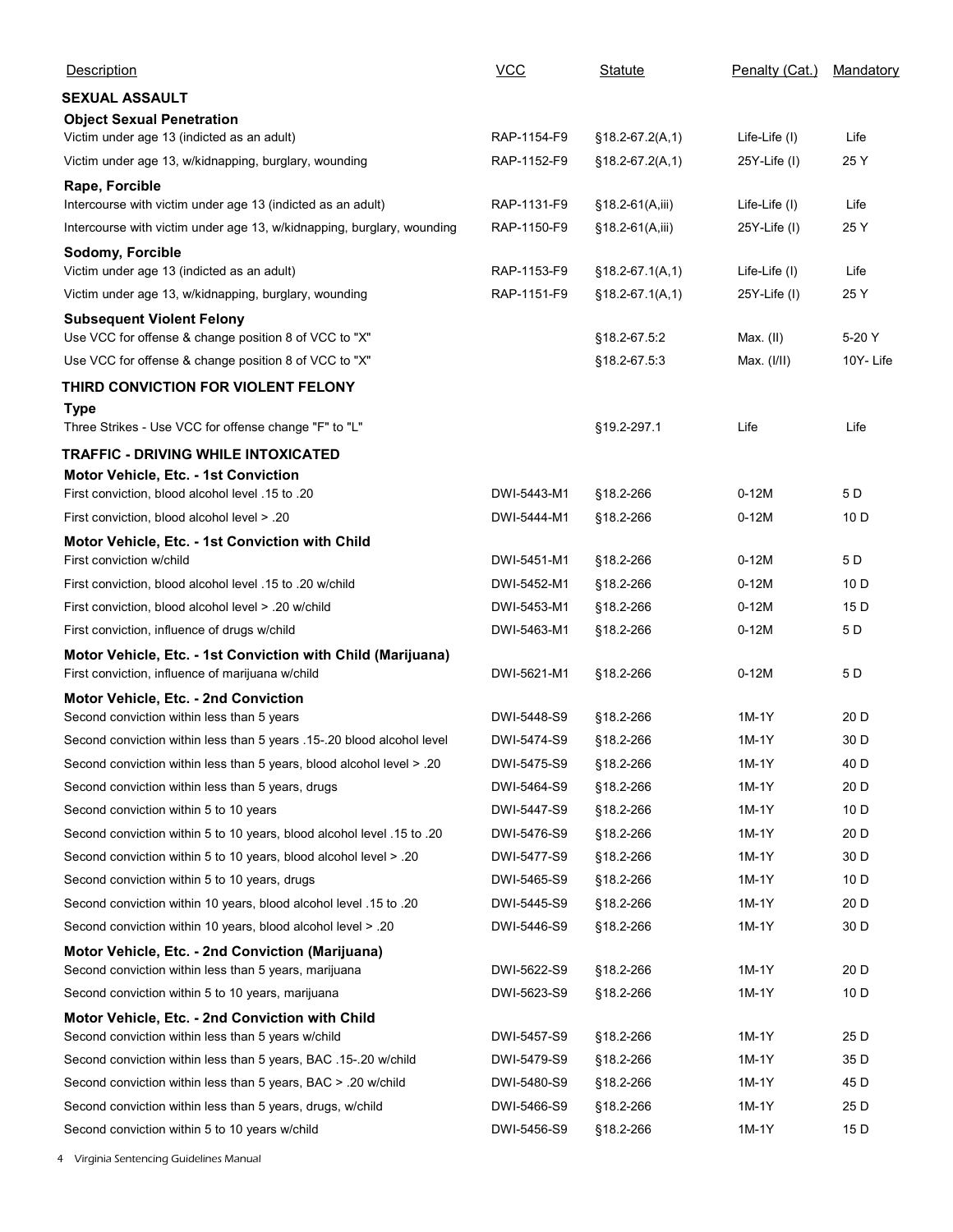| Description                                                                                                                   | <b>VCC</b>  | Statute   | Penalty (Cat.)                   | <b>Mandatory</b> |
|-------------------------------------------------------------------------------------------------------------------------------|-------------|-----------|----------------------------------|------------------|
| TRAFFIC - DRIVING WHILE INTOXICATED                                                                                           |             |           |                                  |                  |
| Motor Vehicle, Etc. - 2nd Conviction with Child                                                                               |             |           |                                  |                  |
| Second conviction within 5 to 10 years, BAC .15 to .20 w/child                                                                | DWI-5481-S9 | §18.2-266 | 1M-1Y                            | 25 D             |
| Second conviction within 5 to 10 years, BAC > .20 w/child                                                                     | DWI-5482-S9 | §18.2-266 | 1M-1Y                            | 35 D             |
| Second conviction within 5 to 10 years, drugs, w/child                                                                        | DWI-5467-S9 | §18.2-266 | 1M-1Y                            | 15 D             |
| Second conviction within 10 years, BAC .15-.20 w/child                                                                        | DWI-5454-S9 | §18.2-266 | 1M-1Y                            | 25 D             |
| Second conviction within 10 years, BAC > .20 w/child                                                                          | DWI-5455-S9 | §18.2-266 | 1M-1Y                            | 25 D             |
| Motor Vehicle, Etc. - 2nd Conviction with Child (Marijuana)<br>Second conviction within less than 5 years, marijuana, w/child | DWI-5624-S9 | §18.2-266 | $1M-1Y$                          | 25 D             |
| Second conviction within 5 to 10 years, marijuana, w/child                                                                    | DWI-5625-S9 | §18.2-266 | 1M-1Y                            | 15 D             |
| Motor Vehicle, Etc. - 3rd Conviction                                                                                          |             |           |                                  |                  |
| Third conviction within 5 Years                                                                                               | DWI-5450-F6 | §18.2-266 | 1Y-5Y                            | 6 M              |
| Third conviction within 5 Years, BAC .15 to .20                                                                               | DWI-5680-F6 | §18.2-266 | 1Y-5Y                            | 6 M              |
| Third conviction within 5 Years, BAC > .20                                                                                    | DWI-5681-F6 | §18.2-266 | 1Y-5Y                            | 6 M              |
| Third conviction within 5 years, influence of drugs                                                                           | DWI-5469-F6 | §18.2-266 | 1Y-5Y                            | 6 M              |
| Third conviction within 10 years                                                                                              | DWI-5449-F6 | §18.2-266 | 1Y-5Y                            | 90 D             |
| Third conviction within 10 Years, BAC .15 to .20                                                                              | DWI-5682-F6 | §18.2-266 | 1Y-5Y                            | 90 D             |
| Third conviction within 10 Years, BAC > .20                                                                                   | DWI-5683-F6 | §18.2-266 | 1Y-5Y                            | 90 D             |
| Third conviction within 10 years, influence of drugs                                                                          | DWI-5468-F6 | §18.2-266 | 1Y-5Y                            | 90 D             |
| Motor Vehicle, Etc. - 3rd Conviction (Marijuana)                                                                              |             |           |                                  |                  |
| Third conviction within 5 years, influence of marijuana                                                                       | DWI-5627-F6 | §18.2-266 | 1Y-5Y                            | 6 M              |
| Third conviction within 10 years, influence of marijuana                                                                      | DWI-5626-F6 | §18.2-266 | 1Y-5Y                            | 90 D             |
| Motor Vehicle, Etc. - 3rd Conviction with Child                                                                               |             |           |                                  |                  |
| Third conviction within 5 Years w/child                                                                                       | DWI-5459-F6 | §18.2-266 | 1Y-5Y                            | 6M 5D            |
| Third conviction within 5 Years, BAC .15 to .20 w/child                                                                       | DWI-5684-F6 | §18.2-266 | 1Y-5Y                            | 6M 5D            |
| Third conviction within 5 Years, BAC > .20 w/child                                                                            | DWI-5685-F6 | §18.2-266 | 1Y-5Y                            | 6M 5D            |
| Third conviction within 5 Years, drugs, w/child                                                                               | DWI-5471-F6 | §18.2-266 | 1Y-5Y                            | 6M 5D            |
| Third conviction within 10 years w/child                                                                                      | DWI-5458-F6 | §18.2-266 | 1Y-5Y                            | 95 D             |
| Third conviction within 10 Years, BAC .15 to .20 w/child                                                                      | DWI-5686-F6 | §18.2-266 | 1Y-5Y                            | 95 D             |
| Third conviction within 10 Years, BAC > .20 w/child                                                                           | DWI-5687-F6 | §18.2-266 | 1Y-5Y                            | 95 D             |
| Third conviction within 10 years, drugs, w/child                                                                              | DWI-5470-F6 | §18.2-266 | 1Y-5Y                            | 95 D             |
|                                                                                                                               |             |           |                                  |                  |
| Motor Vehicle, Etc. - 3rd Conviction with Child (Marijuana)<br>Third conviction within 5 Years, marijuana, w/child            | DWI-5629-F6 | §18.2-266 | 1Y-5Y                            | 6M 5D            |
| Third conviction within 10 years, marijuana, w/child                                                                          | DWI-5628-F6 | §18.2-266 | 1Y-5Y                            | 95 D             |
|                                                                                                                               |             |           |                                  |                  |
| <b>Motor Vehicle, Etc. - 4th Conviction</b><br>Fourth or subsequent conviction within 10 years                                | DWI-5406-F6 | §18.2-266 | 1Y-5Y                            | 1 Y              |
| Fourth or subsequent conviction within 10 yr., BAC .15 to .20                                                                 | DWI-5688-F6 | §18.2-266 | 1Y-5Y                            | 1 Y              |
| Fourth or subsequent conviction within 10 yr., BAC > .20                                                                      | DWI-5689-F6 | §18.2-266 | 1Y-5Y                            | 1 Y              |
| Fourth or subsequent conviction within 10 yr., drugs                                                                          | DWI-5472-F6 | §18.2-266 | 1Y-5Y                            | 1 Y              |
|                                                                                                                               |             |           |                                  |                  |
| Motor Vehicle, Etc. - 4th Conviction (Marijuana)<br>Fourth or subsequent conviction within 10 yr., marijuana                  | DWI-5630-F6 | §18.2-266 | 1Y-5Y                            | 1 Y              |
| Motor Vehicle, Etc. - 4th Conviction with Child<br>Fourth or subsequent conviction within 10 years w/child                    | DWI-5460-F6 | §18.2-266 | 1Y-5Y                            | 1Y 5D            |
| Fourth or subsequent conviction within 10 yr., BAC .15 to .20 w/child                                                         | DWI-5690-F6 | §18.2-266 | 1Y-5Y                            | 1Y 5D            |
| Fourth or subsequent conviction within 10 yr., BAC > .20 w/child                                                              | DWI-5691-F6 | §18.2-266 | 1Y-5Y                            | 1Y 5D            |
| Fourth or subsequent conviction within 10 yr., drugs, w/child                                                                 | DWI-5473-F6 | §18.2-266 | 1Y-5Y                            | 1Y 5D            |
| Motor Vehicle, Etc. - 4th Conviction with Child (Marijuana)                                                                   |             |           |                                  |                  |
|                                                                                                                               |             |           | Appendix B: Mandatory Minimums 5 |                  |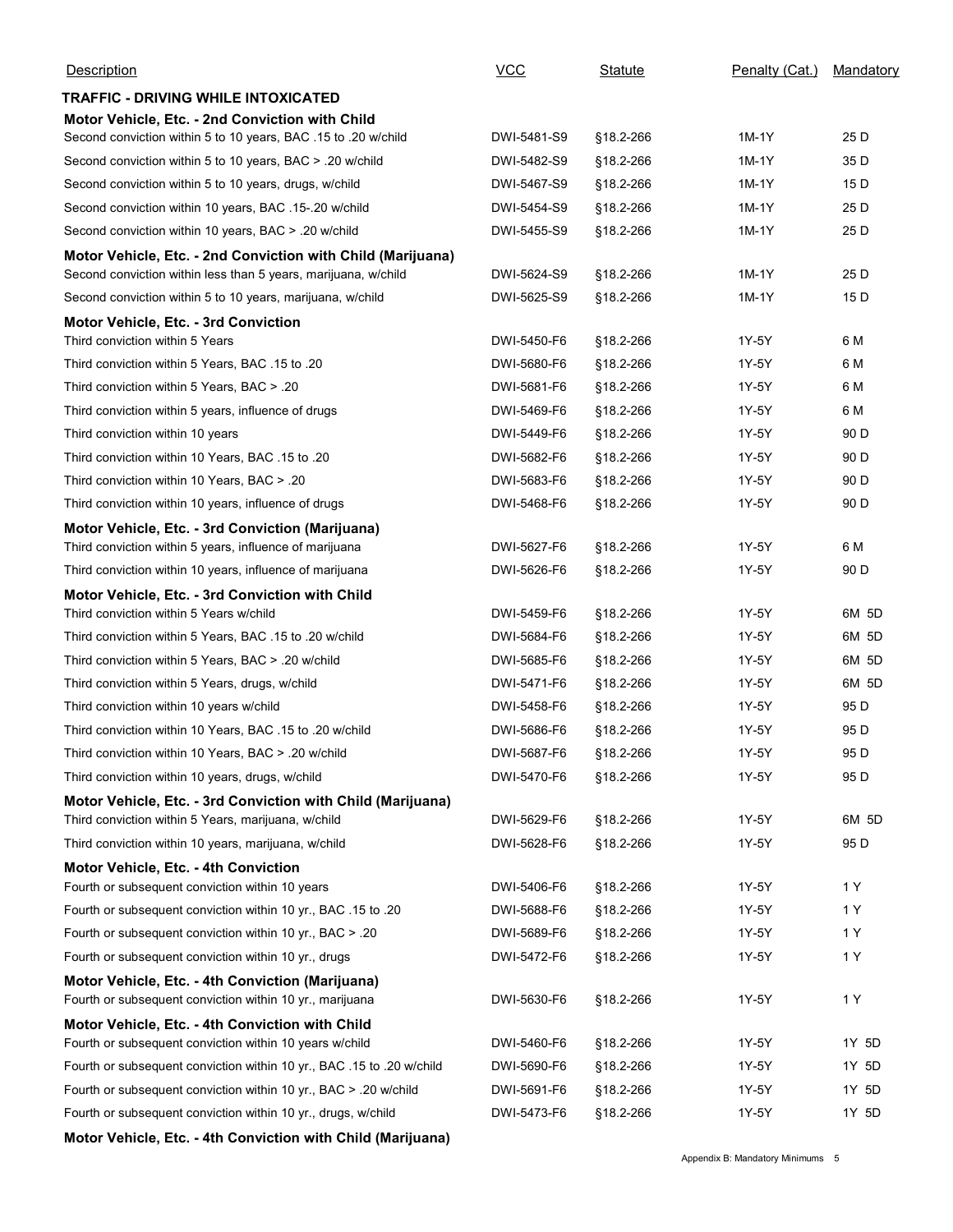| Description                                                                                                                      | $VCC$                      | Statute                      | Penalty (Cat.) | Mandatory    |
|----------------------------------------------------------------------------------------------------------------------------------|----------------------------|------------------------------|----------------|--------------|
| <b>TRAFFIC - DRIVING WHILE INTOXICATED</b>                                                                                       |                            |                              |                |              |
| Motor Vehicle, Etc. - 4th Conviction with Child (Marijuana)<br>Fourth or subsequent conviction within 10 yr., marijuana, w/child | DWI-5631-F6                | §18.2-266                    | 1Y-5Y          | 1Y 5D        |
| Motor Vehicle, Etc. - A Prior Felony § 18.2-270(C,2)<br>Prior DWI manslaughter, assault, felony DWI                              | DWI-5493-F6                | §18.2-266                    | 1Y-5Y          | 1 Y          |
| Prior DWI manslaughter, assault, felony DWI, BAC .15 to .20                                                                      | DWI-5692-F6                | §18.2-266                    | 1Y-5Y          | 1 Y          |
| Prior DWI manslaughter, assault, felony DWI, BAC > .20                                                                           | DWI-5693-F6                | §18.2-266                    | 1Y-5Y          | 1 Y          |
| Motor Vehicle, Etc. - A Prior Felony § 18.2-270(C,2) - Child                                                                     |                            |                              |                |              |
| Prior DWI manslaughter, assault, felony DWI w/child                                                                              | DWI-5494-F6                | §18.2-266                    | 1Y-5Y          | 1Y 5D        |
| Prior DWI manslaughter, assault, felony DWI, BAC .15 to .20 w/child                                                              | DWI-5694-F6                | §18.2-266                    | 1Y-5Y          | 1Y 5D        |
| Prior DWI manslaughter, assault, felony DWI, BAC > .20 w/child                                                                   | DWI-5695-F6                | §18.2-266                    | 1Y-5Y          | 1Y 5D        |
| Motor Vehicle, Etc. - Commercial Vehicles - 1st<br>1st DWI commercial vehicle: BAC .15 to .20                                    | DWI-5573-M1                | §46.2-341.24                 | $0-12M$        | 5 D          |
| 1st DWI commercial vehicle: BAC > .20                                                                                            | DWI-5574-M1                | §46.2-341.24                 | $0-12M$        | 10 D         |
| Motor Vehicle, Etc. - Commercial Vehicles - 1st (Marijuana)<br>1st DWI commercial vehicle: marijuana w/child                     | DWI-5641-M1                | §46.2-341.24                 | $0-12M$        | 5 D          |
| Motor Vehicle, Etc. - Commercial Vehicles - 1st with Child<br>1st DWI commercial vehicle: with child                             | DWI-5575-M1                | §46.2-341.24                 | $0-12M$        | 5 D          |
| 1st DWI commercial vehicle: BAC .15 to .20 w/child                                                                               | DWI-5576-M1                | §46.2-341.24                 | $0-12M$        | 10 D         |
| 1st DWI commercial vehicle: BAC > .20 w/child                                                                                    | DWI-5577-M1                | §46.2-341.24                 | $0-12M$        | 15 D         |
| 1st DWI commercial vehicle: drug w/child                                                                                         | DWI-5578-M1                | §46.2-341.24                 | $0-12M$        | 5 D          |
| Motor Vehicle, Etc. - Commercial Vehicles - 2nd                                                                                  |                            |                              |                |              |
| 2nd DWI commercial vehicle w/in < 5 yrs.                                                                                         | DWI-5418-S9                | §46.2-341.24                 | 1M-1Y          | 20 D         |
| 2nd DWI commercial vehicle w/in < 5 yrs., drug<br>20. 20 21. 215 2nd DWI commercial vehicle w/in < 5 yrs: BAC                    | DWI-5484-S9<br>DWI-5580-S9 | §46.2-341.24                 | 1M-1Y<br>1M-1Y | 20 D<br>30 D |
| 20. < 20. < 2nd DWI commercial vehicle w/in < 5 yrs: BAC                                                                         | DWI-5581-S9                | §46.2-341.24<br>§46.2-341.24 | 1M-1Y          | 40 D         |
| 2nd DWI commercial vehicle w/in 5 to 10 yrs                                                                                      | DWI-5419-S9                | §46.2-341.24                 | 1M-1Y          | 10 D         |
| 20.-15. 20 2nd DWI commercial vehicle w/in 5 to 10 yrs: BAC                                                                      | DWI-5582-S9                | §46.2-341.24                 | 1M-1Y          | 20 D         |
| 2nd DWI commercial vehicle w/in 5 to 10 yrs: BAC > 20                                                                            | DWI-5583-S9                | §46.2-341.24                 | 1M-1Y          | 30 D         |
| 2nd DWI commercial vehicle w/in 5 to 10 yrs: drug                                                                                | DWI-5485-S9                | §46.2-341.24                 | 1M-1Y          | 10 D         |
| 2nd DWI commercial vehicle w/in 10 yrs: BAC .15-.20                                                                              | DWI-5584-S9                | §46.2-341.24                 | 1M-1Y          | 20 D         |
| 2nd DWI commercial vehicle w/in 10 yrs: BAC > 20                                                                                 | DWI-5585-S9                | §46.2-341.24                 | 1M-1Y          | 30 D         |
| Motor Vehicle, Etc. - Commercial Vehicles - 2nd (Marijuana)                                                                      |                            |                              |                |              |
| 2nd DWI commercial vehicle w/in < 5 yrs., marij. w/child                                                                         | DWI-5643-S9                | §46.2-341.24                 | 1M-1Y          | 25 D         |
| 2nd DWI commercial vehicle w/in < 5 yrs., marij.                                                                                 | DWI-5642-S9                | §46.2-341.24                 | 1M-1Y          | 20 D         |
| 2nd DWI commercial vehicle w/in 5 to 10 yrs: marij.<br>2nd DWI commercial vehicle w/in 5 to 10 yrs: marij.w/child                | DWI-5644-S9<br>DWI-5645-S9 | §46.2-341.24<br>§46.2-341.24 | 1M-1Y<br>1M-1Y | 10D<br>15 D  |
| Motor Vehicle, Etc. - Commercial Vehicles - 2nd with Child                                                                       | DWI-5586-S9                |                              | 1M-1Y          | 25 D         |
| 2nd DWI commercial vehicle w/in < 5 yrs. w/child<br>2nd DWI commercial vehicle w/in < 5 yrs., drug w/child                       | DWI-5589-S9                | §46.2-341.24<br>§46.2-341.24 | 1M-1Y          | 25 D         |
| 2nd DWI commercial vehicle w/in < 5 yrs: BAC .15 to .20 w/child                                                                  | DWI-5587-S9                | §46.2-341.24                 | 1M-1Y          | 35 D         |
| 2nd DWI commercial vehicle w/in < 5 yrs: BAC > .20 w/child                                                                       | DWI-5588-S9                | §46.2-341.24                 | 1M-1Y          | 45 D         |
| 2nd DWI commercial vehicle w/in 5 to 10 yrs w/child                                                                              | DWI-5591-S9                | §46.2-341.24                 | 1M-1Y          | 15 D         |
| 2nd DWI commercial vehicle w/in 5 to 10 yrs: BAC .15-.20 w/child                                                                 | DWI-5592-S9                | §46.2-341.24                 | 1M-1Y          | 25 D         |
| 2nd DWI commercial vehicle w/in 5 to 10 yrs: BAC > 20 w/child                                                                    | DWI-5593-S9                | §46.2-341.24                 | 1M-1Y          | 35 D         |
| 2nd DWI commercial vehicle w/in 5 to 10 yrs: drug w/child                                                                        | DWI-5594-S9                | §46.2-341.24                 | 1M-1Y          | 15 D         |
| 2nd DWI commercial vehicle w/in 10 yrs: BAC .15-.20 w/child                                                                      | DWI-5596-S9                | §46.2-341.24                 | $1M-1Y$        | 25 D         |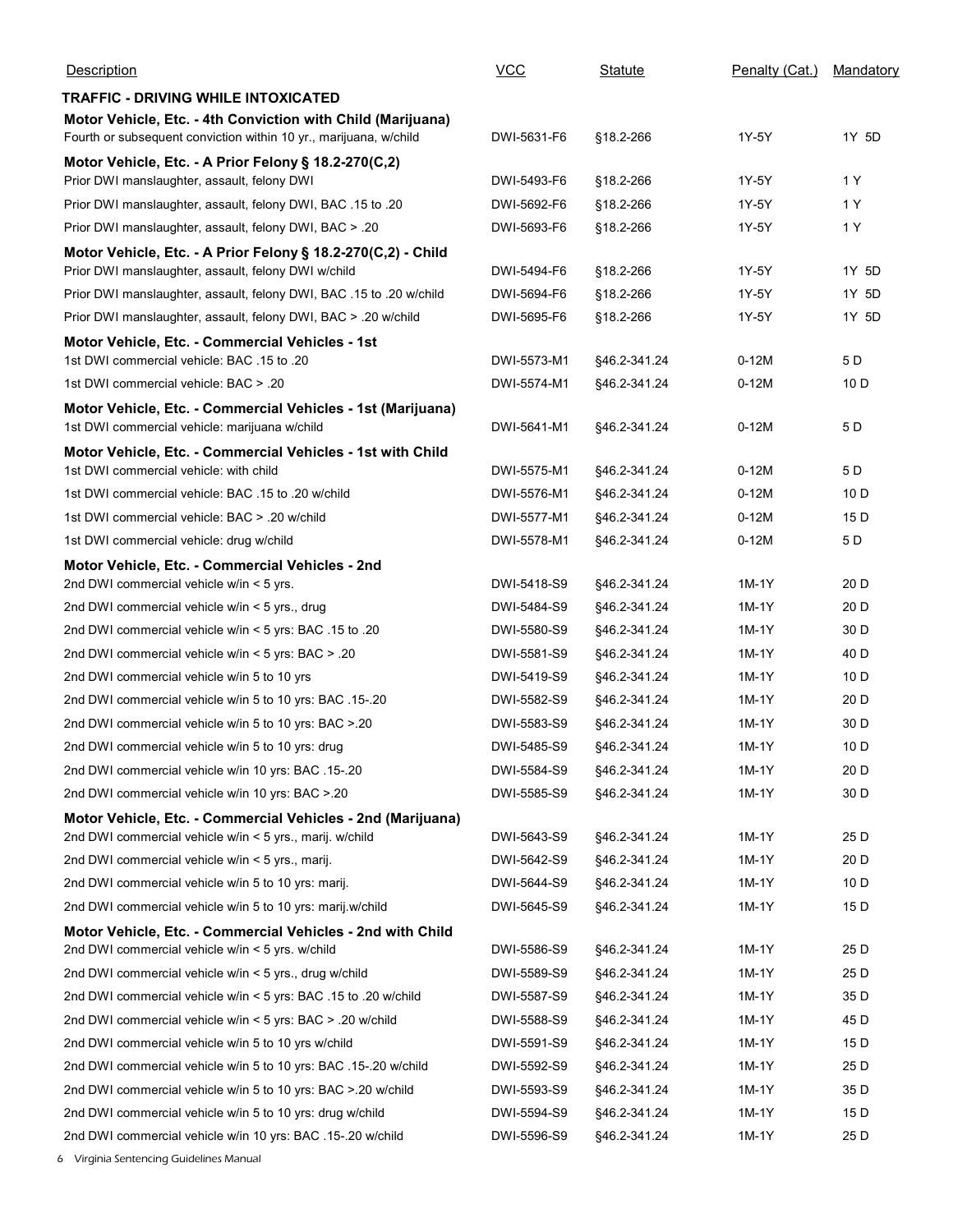| <b>Description</b>                                                                                                   | <b>VCC</b>  | Statute            | Penalty (Cat.) | Mandatory |
|----------------------------------------------------------------------------------------------------------------------|-------------|--------------------|----------------|-----------|
| <b>TRAFFIC - DRIVING WHILE INTOXICATED</b><br>Motor Vehicle, Etc. - Commercial Vehicles - 2nd with Child             |             |                    |                |           |
| 2nd DWI commercial vehicle w/in 10 yrs: BAC > 20 w/child                                                             | DWI-5597-S9 | §46.2-341.24       | 1M-1Y          | 35 D      |
| Motor Vehicle, Etc. - Commercial Vehicles - 3rd                                                                      |             |                    |                |           |
| 3rd DWI commercial vehicle within 5 yrs.                                                                             | DWI-5420-F6 | §46.2-341.24       | 1Y-5Y          | 6 M       |
| 3rd DWI commercial vehicle within 5 yrs., BAC .15 to .20                                                             | DWI-5696-F6 | §46.2-341.24       | 1Y-5Y          | 6 M       |
| 3rd DWI commercial vehicle within 5 yrs., BAC > .20                                                                  | DWI-5697-F6 | §46.2-341.24       | 1Y-5Y          | 6 M       |
| 3rd DWI commercial vehicle within 10 yrs.                                                                            | DWI-5421-F6 | §46.2-341.24       | 1Y-5Y          | 90 D      |
| 3rd DWI commercial vehicle within 10 yrs., BAC .15 to .20                                                            | DWI-5677-F6 | §46.2-341.24       | 1Y-5Y          | 90 D      |
| 3rd DWI commercial vehicle within 10 yrs., BAC > .20                                                                 | DWI-5678-F6 | §46.2-341.24       | 1Y-5Y          | 90 D      |
| Motor Vehicle, Etc. - Commercial Vehicles - 3rd with Child<br>3rd DWI commercial vehicle within 5 yrs. w/child       | DWI-5598-F6 | §46.2-341.24       | 1Y-5Y          | 6M 5D     |
| 3rd DWI commercial vehicle within 5 yrs., BAC .15 to .20 w/child                                                     | DWI-5673-F6 | §46.2-341.24       | 1Y-5Y          | 6M 5D     |
| 3rd DWI commercial vehicle within 5 yrs., BAC > .20 w/child                                                          | DWI-5674-F6 | §46.2-341.24       | 1Y-5Y          | 6M 5D     |
| 3rd DWI commercial vehicle within 10 yrs. w/child                                                                    | DWI-5599-F6 | §46.2-341.24       | 1Y-5Y          | 95 D      |
| 3rd DWI commercial vehicle within 10 yrs., BAC .15 to .20 w/child                                                    | DWI-5675-F6 | §46.2-341.24       | 1Y-5Y          | 95 D      |
| 3rd DWI commercial vehicle within 10 yrs., BAC > .20 w/child                                                         | DWI-5676-F6 | §46.2-341.24       | 1Y-5Y          | 95 D      |
| Motor Vehicle, Etc. - Commercial Vehicles - 4th                                                                      |             |                    |                |           |
| 4th DWI commercial vehicle within 10 yrs.                                                                            | DWI-5602-F6 | §46.2-341.24       | 1Y-5Y          | 1 Y       |
| 4th DWI commercial vehicle within 10 yrs., BAC .15 to .20                                                            | DWI-5671-F6 | §46.2-341.24       | 1Y-5Y          | 1 Y       |
| 4th DWI commercial vehicle within 10 yrs., BAC > .20                                                                 | DWI-5672-F6 | §46.2-341.24       | 1Y-5Y          | 1 Y       |
| Motor Vehicle, Etc. - Commercial Vehicles - 4th with Child                                                           |             |                    |                |           |
| 4th DWI commercial vehicle within 10 yrs. w/child                                                                    | DWI-5603-F6 | §46.2-341.24       | 1Y-5Y          | 1Y 5D     |
| 4th DWI commercial vehicle within 10 yrs., BAC .15 to .20 w/child                                                    | DWI-5669-F6 | §46.2-341.24       | 1Y-5Y          | 1Y 5D     |
| 4th DWI commercial vehicle within 10 yrs., BAC > .20 w/child                                                         | DWI-5670-F6 | §46.2-341.24       | 1Y-5Y          | 1Y 5D     |
| Motor Vehicle, Etc. - Commercial Vehicles - A Prior Felony<br>Prior DWI manslaughter, assault, felony commercial DWI | DWI-5604-F6 | §46.2-341.24       | 1Y-5Y          | 1 Y       |
| Prior DWI manslaughter, assault, felony commercial DWI, BAC .15 to .20                                               | DWI-5667-F6 | §46.2-341.24       | 1Y-5Y          | 1 Y       |
| Prior DWI manslaughter, assault, felony commercial DWI, BAC > .20                                                    | DWI-5668-F6 | §46.2-341.24       | 1Y-5Y          | 1 Y       |
| Prior DWI manslaughter, assault, felony DWI w/child                                                                  | DWI-5606-F6 | §46.2-341.24       | 1Y-5Y          | 1Y 5D     |
| Prior DWI manslaughter, assault, felony DWI, BAC .15 to .20 w/child                                                  | DWI-5607-F6 | §46.2-341.24       | 1Y-5Y          | 1Y 5D     |
| Prior DWI manslaughter, assault, felony DWI, BAC > .20 w/child                                                       | DWI-5608-F6 | §46.2-341.24       | 1Y-5Y          | 1Y 5D     |
| <b>TRAFFIC - OPERATOR'S LICENSE</b>                                                                                  |             |                    |                |           |
| License Revoked for DWI, Manslaughter, Maiming                                                                       |             |                    |                |           |
| Operate vehicle after license revoked - no endangerment                                                              | LIC-6858-M1 | §46.2-391(D,1)     | $0-12M$        | 10D       |
| Operate vehicle after license revoked - endangerment                                                                 | LIC-6859-F9 | §46.2-391(D,2a,i)  | 1Y-5Y          | 12 M      |
| Operate vehicle after license revoked - DWI, etc., violation                                                         | LIC-6860-F9 | §46.2-391(D,2a,ii) | 1Y-5Y          | 12 M      |
| Operate vehicle after license revoked - 2nd or subsequent                                                            | LIC-6861-F9 | §46.2-391(D,3)     | 1Y-5Y          | 12 M      |
| <b>TRAFFIC - RECKLESS DRIVING</b>                                                                                    |             |                    |                |           |
| Racing<br>Cause death of another by racing                                                                           | REC-6633-F9 | §46.2-865.1(A,2)   | 1Y-20Y         | 1 Y       |
|                                                                                                                      |             |                    |                |           |
| <b>VANDALISM, DAMAGE PROPERTY</b><br>Vehicle - Law Enforcement/Emergency                                             |             |                    |                |           |
| Shoot or throw missile at law enforc./emerg. veh. w/malice                                                           | VAN-2905-F4 | §18.2-154          | 2Y-10Y (II)    | 1 Y       |
| Shoot or throw missile at law enforc./emerg. veh. w/o malice                                                         | VAN-2906-F6 | §18.2-154          | 1Y-5Y          | 1 Y       |
| <b>WEAPONS</b>                                                                                                       |             |                    |                |           |
| <b>Drugs and Weapons</b>                                                                                             |             |                    |                |           |